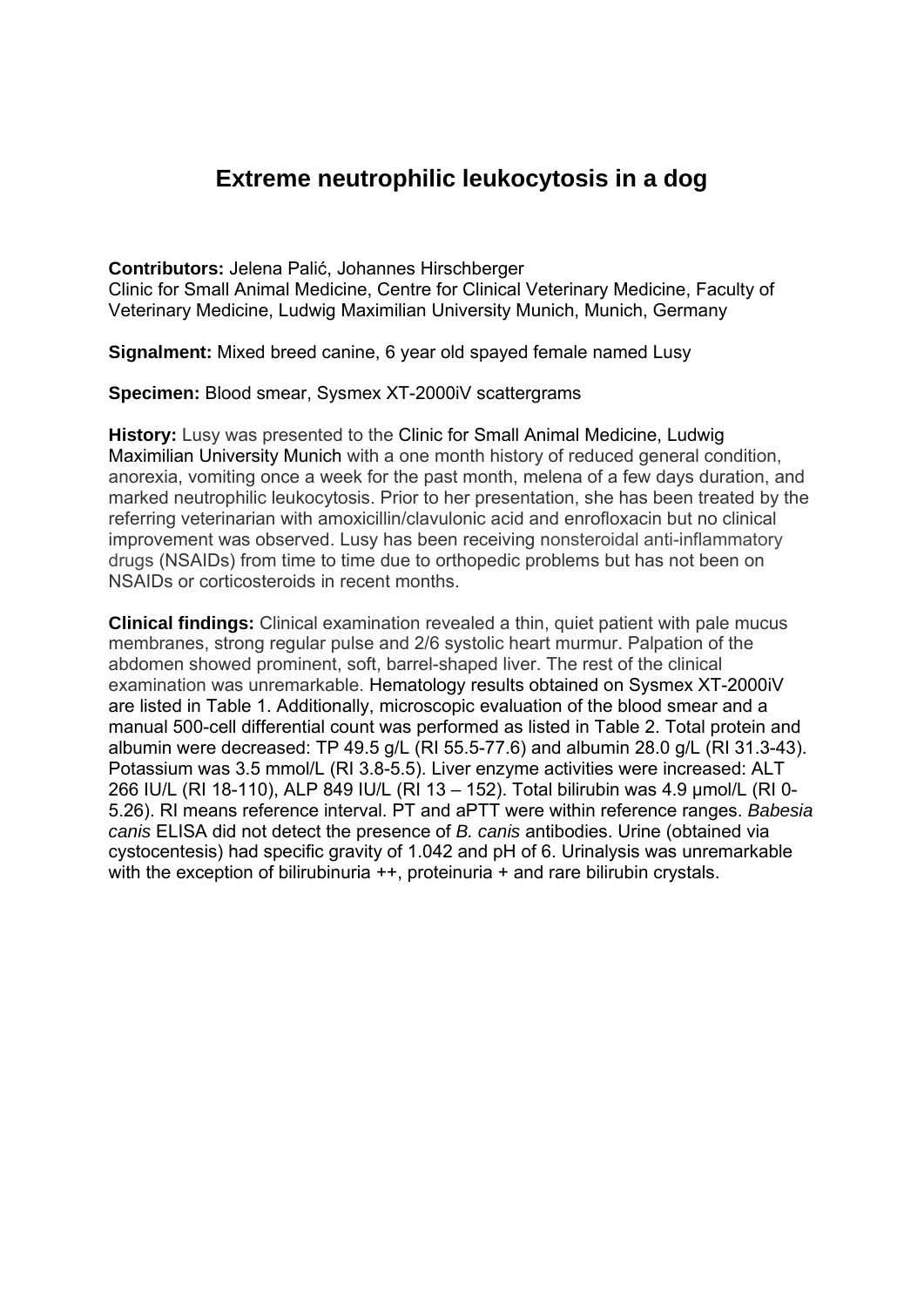| Parameter   | Value            | Reference     | Unit                 |
|-------------|------------------|---------------|----------------------|
|             |                  | interval      |                      |
| <b>WBC</b>  | 115.49 1         | $5 - 16$      | $x10^9$ /L           |
| <b>RBC</b>  | 3.24             | $5.5 - 9.3$   | $x10^{12}/L$         |
| <b>HGB</b>  | 5.3 <sub>1</sub> | 7.45-12.5     | mmol/L               |
| <b>HCT</b>  | 0.279            | $0.35 - 0.58$ | L/L                  |
| <b>MCV</b>  | 86.1 1           | 58-72         | fL                   |
| <b>MCH</b>  | 1.636 $1$        | $1 - 1.4$     | fmol/L               |
| <b>MCHC</b> | 19               | $19 - 21$     | mmol/L               |
| <b>PLT</b>  | 146 L            | 180-550       | $x\overline{10^9/L}$ |
| NEUT#       | 96.8 ↑           | $3-9$         | $x10^9/L$            |
| LYMPH#      | $9.47 \uparrow$  | $1 - 3.6$     | $x10^9/L$            |
| MONO#       | $8.5$ ↑          | $0.04 - 0.5$  | $x10^9/L$            |
| EO#         | $0.66 \uparrow$  | $0.04 - 0.6$  | $x10^9/L$            |
| BASO#       | $0.06$ 1         | $0 - 0.04$    | $x10^9$ /L           |
| RET#        | 414.4            | 19-150        | $x10^9/L$            |

## **Table 1.** Hematology results (Sysmex XT-2000iV)

**Table 2.** Hematology results obtained by a manual differential count

| Parameter       | Value             | Reference<br>interval | Unit         |
|-----------------|-------------------|-----------------------|--------------|
| NEUT#           | 101.63 1          | $3-9$                 | $x10^9$ /L   |
| <b>BANDS#</b>   | 3.46 <sub>1</sub> |                       | $x10^9$ /L   |
| METAMYELOCYTES# | 1.15 <sup>†</sup> |                       | $x10^9$ /L   |
| LYMPH#          |                   |                       | $x10^9$ /L   |
|                 | 2.31              | $1 - 3.6$             |              |
| MONO#           | $5.77$ 1          | $0.04 - 0.5$          | $x10^9$ /L   |
| EO#             | $1.15 \uparrow$   | $0.04.-0.6$           | $x10^9$ /L   |
| BASO#           |                   | $0 - 0.04$            | $x10^{9}$ /l |

## **Questions:**

- 1. What are the diseases and conditions that cause marked neutrophilic leukocytosis in dogs?
- **2.** How could you confirm the diagnosis?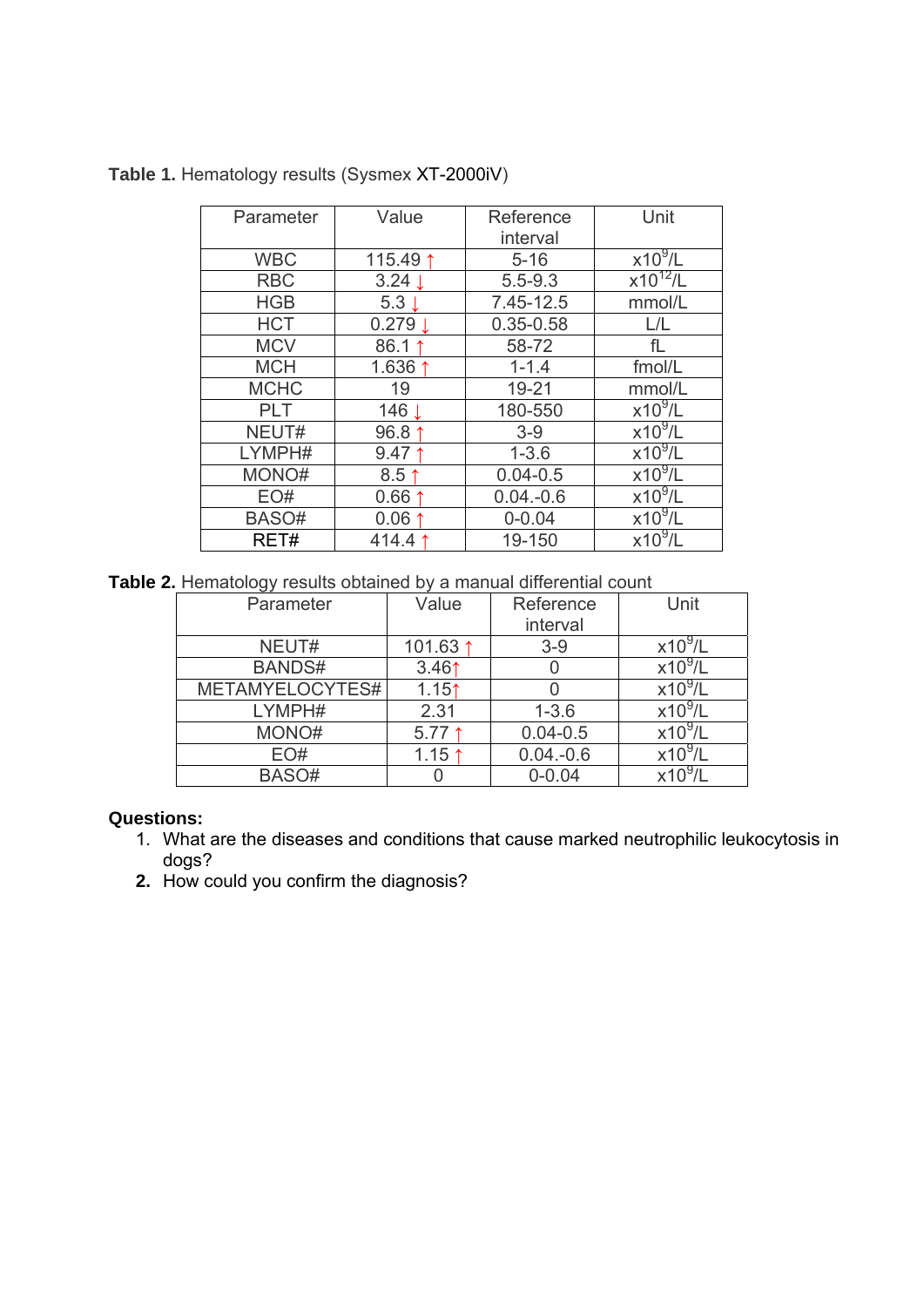**Blood smear images:** 



Figure 1. Blood smear from a mixed breed dog. Modified Wright's stain. Scale bar = 50µm.



**Figure 2.** Blood smear from a mixed breed dog. Modified Wright's stain. Scale bar = 20µm.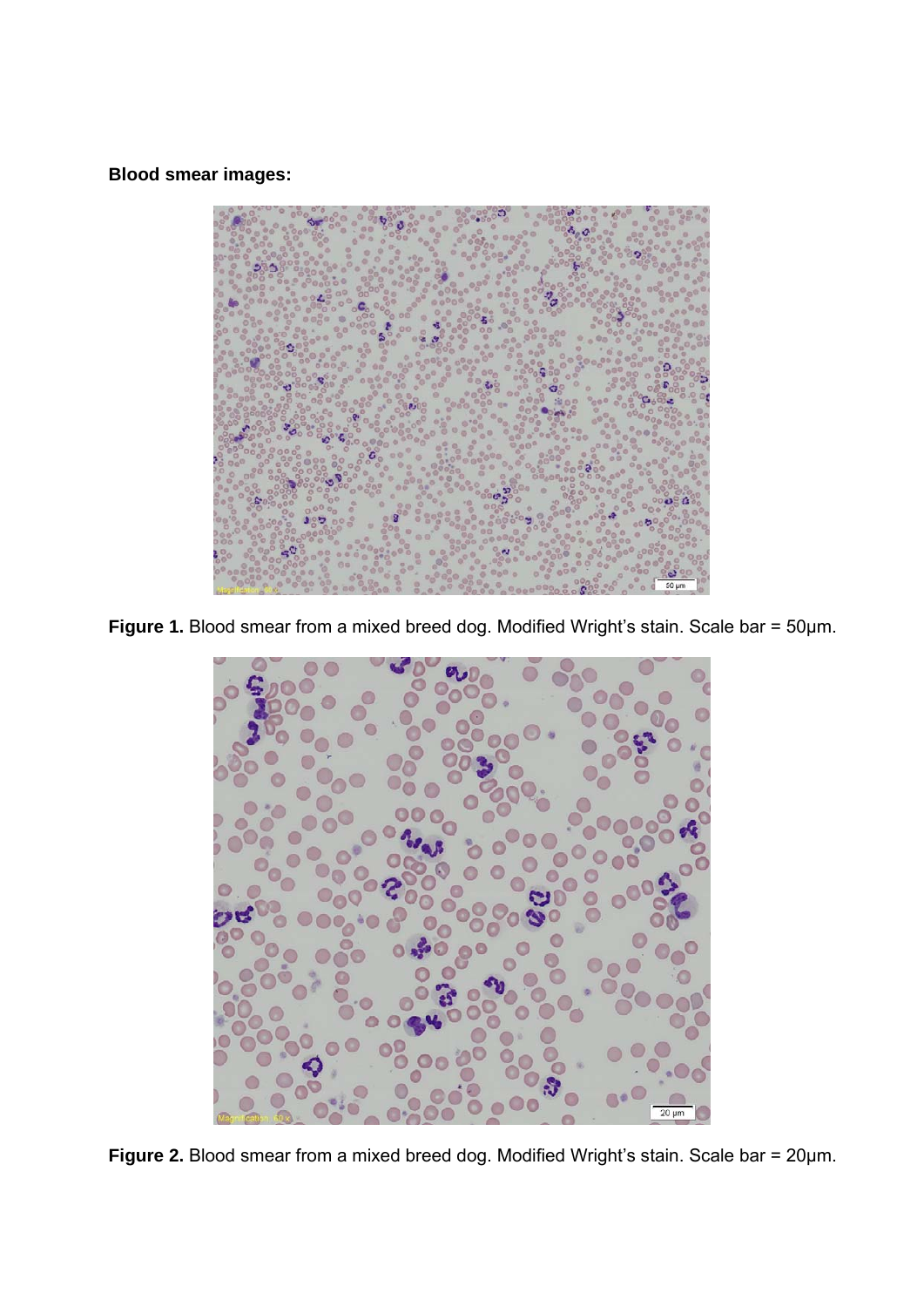**Sysmex XT-2000iV scattergrams:** 



**Hematology interpretation:** Anemia, regenerative, with mild appropriate rubricytosis, marked leukocytosis with marked neutrophilia, mild left shift, marked monocytosis, mild eosinophilia and mild thrombocytopenia.

## **Hematology description and comments:**

Erythrocyte density was moderately decreased with moderate anisocytosis, moderate polychromasia and rare rubricytes (2 rubricytes were noted per 500-cell differential count). Leukocytosis was marked. There was marked neutrophilia with mild left shift (both bands and metamyelocytes were noted), marked monocytosis, and mild eosinophilia. Low numbers of neutrophils were hypersegmented. Rare reactive lymphocytes were seen. Platelet numbers were mildly decreased.

#### **Sysmex XT-2000iV scattergrams description and comments:**

There is a poor separation between neutrophil (light blue), lymphocyte (pink) and monocyte (green) cell clusters on Sysmex DIFF scattergram. It has been shown that neutrophils can be found higher and slightly left in the scattergram and can merge into the lymphocyte cluster in samples with left shifts<sup>1</sup>. The discrepancy of the lymphocyte and monocyte counts between Sysmex and manual differential can also be explained by the fact that lymphocyte and monocyte counts on the Sysmex are higher than manual counts<sup>1</sup>. Eosinophils (red) seem to be well separated. WBC/BASO scattergram increased density confirms leukocytosis. Increased density of reticulocyte clusters on Sysmex RET scattergram (purple and red) correlate well with moderate polychromasia observed on visual inspection of the slide.

## **Additional tests:**

**Ultrasound of the abdomen:** The stomach was greatly expanded, liquid-and gas-filled. Liver, spleen, and both kidneys appeared unchanged in size and structure. There was a large inhomogeneous mass with a diameter up to 10 cm in the right cranial quadrant between liver and stomach. Due to the location of the mass, it was assumed to be gastric wall tumor. A fine-needle aspirate of the mass (Figs 3-6) was obtained and submitted for cytological evaluation to the Clinical Pathology Laboratory of the Clinic for Small Animal Medicine, Ludwig Maximilian University Munich.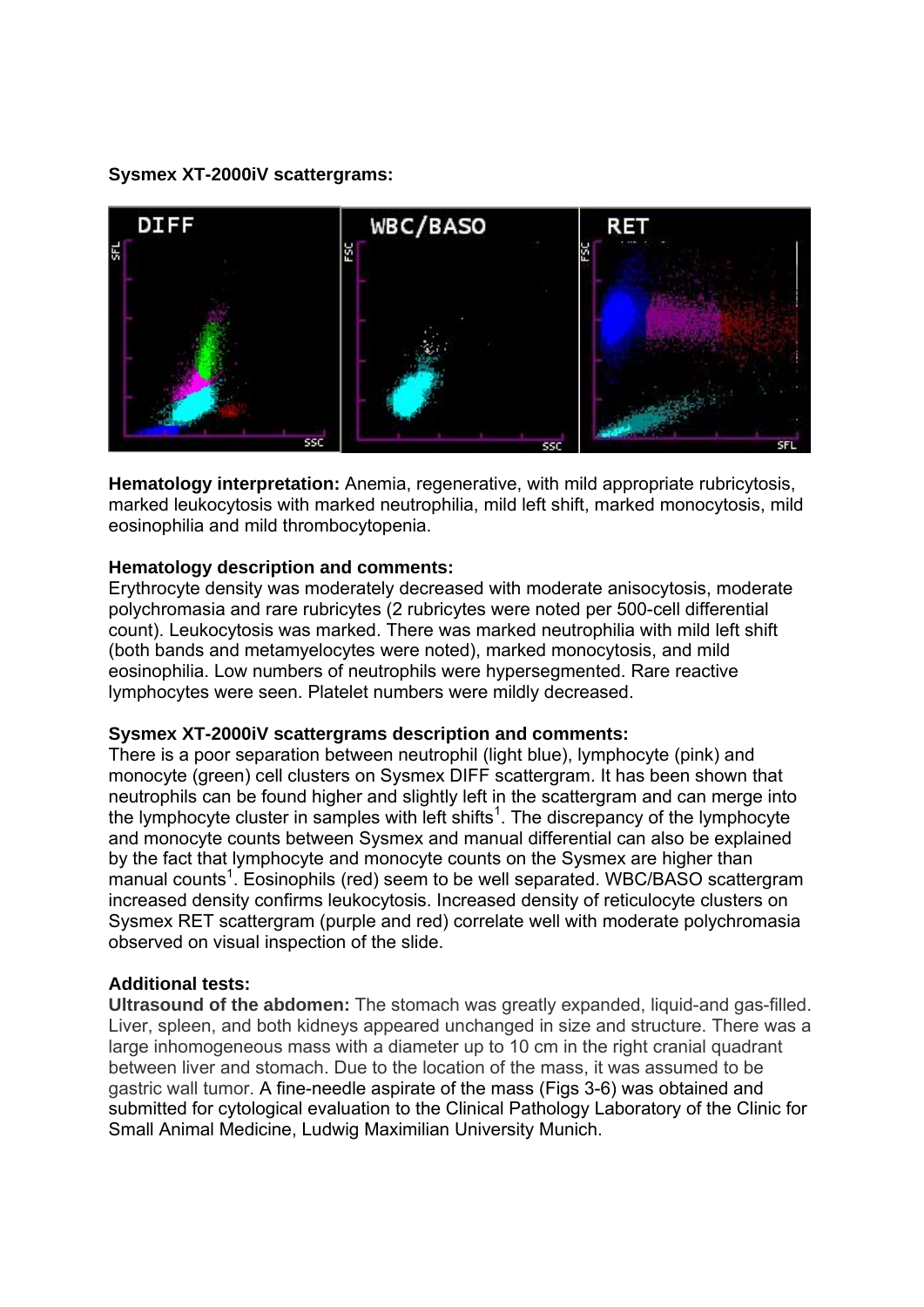**Cytology of canine stomach mass:** 



**Figure 3.** Fine-needle aspirate of a stomach mass from a mixed breed dog. Modified Wright's stain. Scale bar = 20µm.



Figure 4. Fine-needle aspirate of a stomach mass from a mixed breed dog. Modified Wright's stain. Scale bar = 20 µm.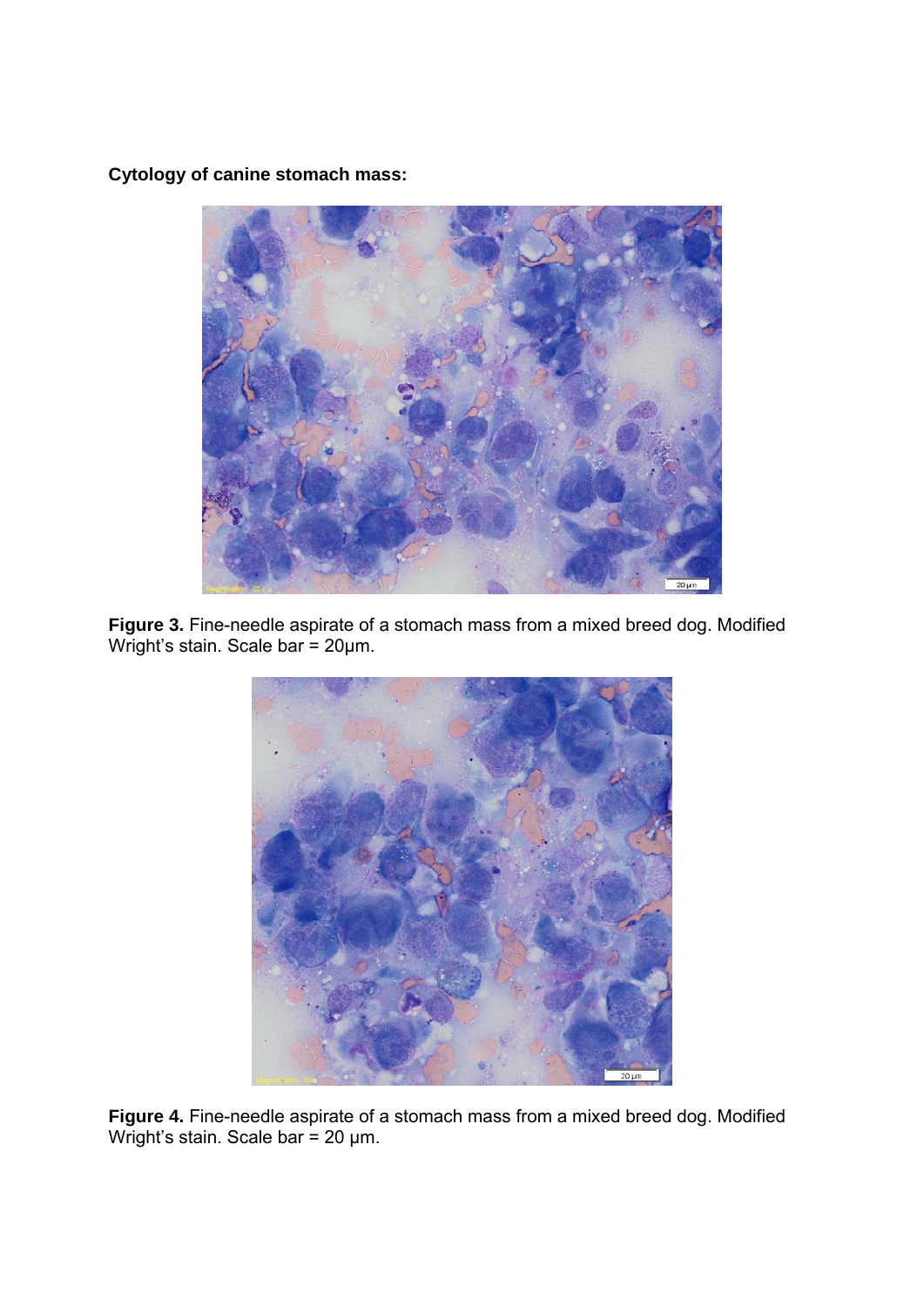

**Figures 5 and 6.** Fine-needle aspirate of a stomach mass from a mixed breed dog. Modified Wright's stain. Scale bar = 20µm.

## **Cytology interpretation:** Sarcoma

**Cytology description and comments:** FNA preparations of the stomach wall mass were of high cellularity with low numbers of RBC in the background. Spindle cells present had marked anisocytosis and anisokaryosis. They had round to oval nuclei with finely stippled chromatin and 1-5 prominent round to oval to linear to bizarre shaped nucleoli. Macronucleoli were often noted. N:C ratio was high but variable. Cytoplasm varied from light to dark basophilic and sometimes contained small clear vacuoles and small eosinophilic granules. Nuclear moulding was present. Moderate numbers of binucleated cells were seen and they had moderate to marked anisokaryosis. Cells occasionally associated with homogenous eosinophilic extracellular matrix. High numbers of mitotic figures were present. Erythrophagocytosis by some neoplastic cells was also noted.

**Clinical follow-up:** Lusy was placed on intravenous fluids, omeprazole, sucralfate, amoxicillin/clavulonic acid and buprenorphine, and remained in the hospital for two days; her clinical condition did not improve. Due to the poor prognosis, the owner has chosen euthanasia. Necropsy was declined and body was transported for private cremation.

**Final diagnosis:** Sarcoma of the gastric wall with paraneoplastic leukocytosis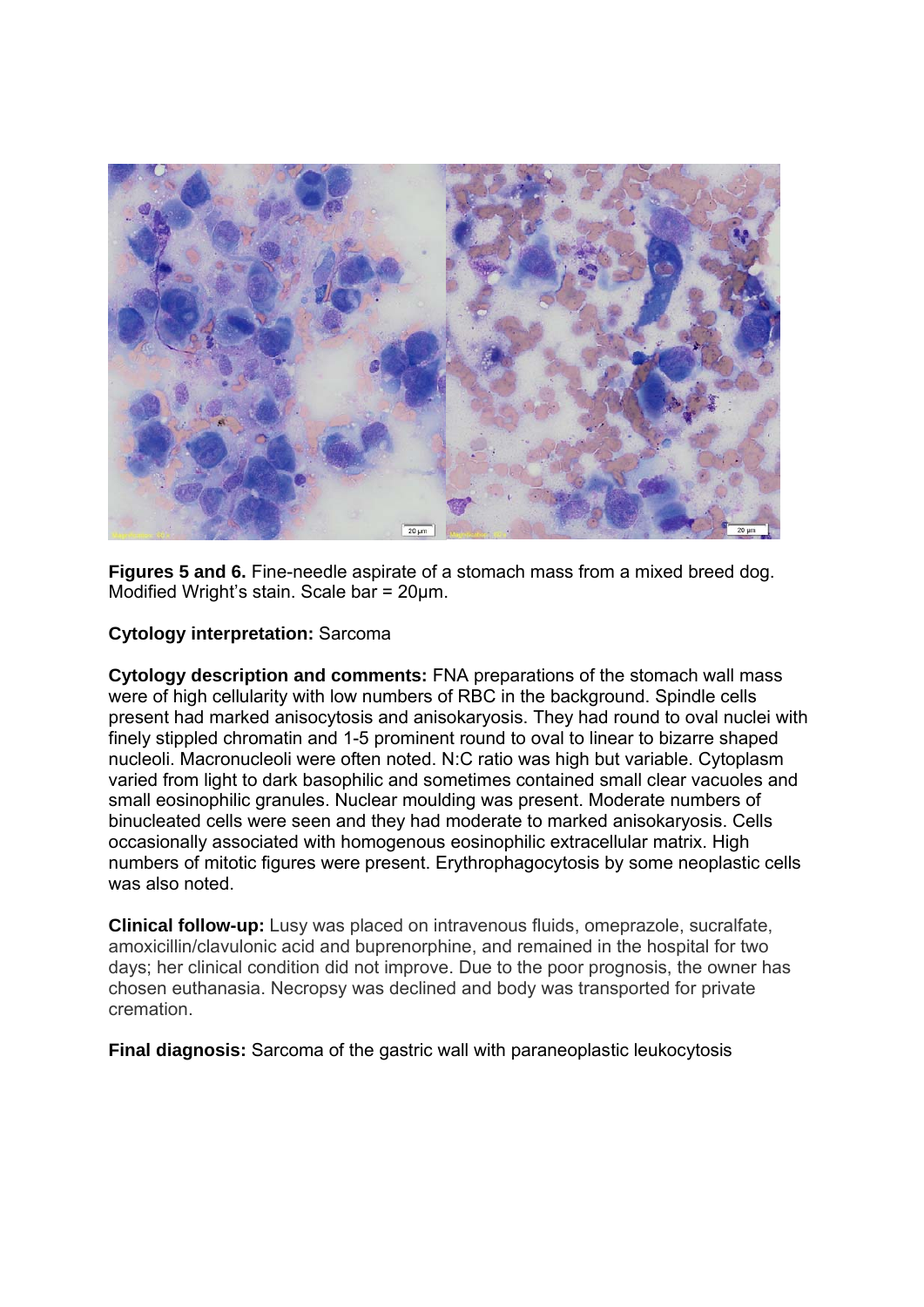#### **Discussion:**

This report describes 6 year old spayed female mixed breed dog that initially presented for reduced general condition, anorexia, vomiting, melena, and marked neutrophilic leukocytosis. Diseases and conditions that cause marked neutrophilia include focal suppurative lesions (such as pyometra, pleuritis or pyothorax, peritonitis, prostatitis, pneumonia, and abscesses), hemolytic anemia (especially immune-mediated), canine babesiosis, canine hepatozoonosis caused by *Hepatozoon americanum*, chronic neutrophilic leukemia, paraneoplastic neutrophilia, neutrophilia of LAD (leukocyte adhesion deficiency), and G-CSF administration<sup>2</sup>. Marked neutrophilic leukocytosis typically ranging from 50 000 to 100 000 cells/µL of blood with a concurrent, orderly left shift that may extend to myelocytes or promyelocytes is termed leukemoid reaction since it resembles granulocytic leukemia but is caused by some other process<sup>3</sup>. Leukograms that are characterized by neutrophilic leukocytosis with >100 000 cells/µL of blood with a left shift and no evidence of hematopoetic neoplasia are also referred to as extreme neutrophilic leukocytoses; toxic changes may or may not be present<sup>3</sup>.

The diagnosis of paraneoplastic syndrome associated with extreme neutrophilic leukocytosis has been made in this case by exclusion of other possible causes of extreme neutrophilic leukocytosis. Based on the clinical exam, laboratory findings and the ultrasound examination, the presence of focal suppurative lesions, infectious agents, immune-mediated causes, chronic myelogenous leukemia and drug administration has been ruled out. It is possible that chronic inflammation and necrosis contributed to neutrophilia as well, however they would likely not cause the increase of this magnitude. Visual evaluation of the blood smear revealed the presence of mild left shift, normal neutrophil morphology and low numbers of hypersegmented neutrophils. The presence of hypersegmented neutrophils in this case can be attributed to severe stress (due to endogenous corticosteroid release) since the dog did not show any signs of hyperadrenocorticism and did not receive exogenous glucocorticoids.

A paraneoplastic syndrome is an abnormality associated with a tumor, but not due to the local presence of the tumor, that resolves after removal or control of the neoplasm and returns when the tumor recurs<sup>4</sup>. Paraneoplastic leukocytosis has been reported in dogs with pulmonary papillary carcinoma<sup>4</sup>, rectal adenomatous polyp<sup>6</sup>, adenomatous tubulopapillary polyp<sup>7</sup>, renal transitional cell carcinoma<sup>5</sup>, renal carcinoma<sup>8, 9, 10</sup>, and metastatic fibrosarcoma<sup>11</sup>. Neutrophilia in these patients was extremely high, ranging from 74 347 to 202 522 cells/µL, and was often accompanied by a left shift, monocytosis and eosinophilia<sup>12</sup>, similar to our patient.

Paraneoplastic leukocytosis is thought to be caused mainly by overproduction of granulocyte colony-stimulating factor (G-CSF) or granulocyte-macrophage colonystimulating factor (GM-CSF). Production of CSF was demonstrated so far in only three cases in dogs: by PCR in a pulmonary papillary carcinoma producing GM-CSF and G- $CSF<sup>4</sup>$  and by immunohistochemical staining in a renal transitional cell carcinoma<sup>5</sup> and renal carcinoma producing GM-CSF  $10$ . Unfortunately, we were not able to perform any additional testing since the dog has been euthanized and necropsy declined.

Histopathology of the gastric wall mass has also not been performed in this case due to owner's wishes. The most likely differential for primary gastric neoplasm of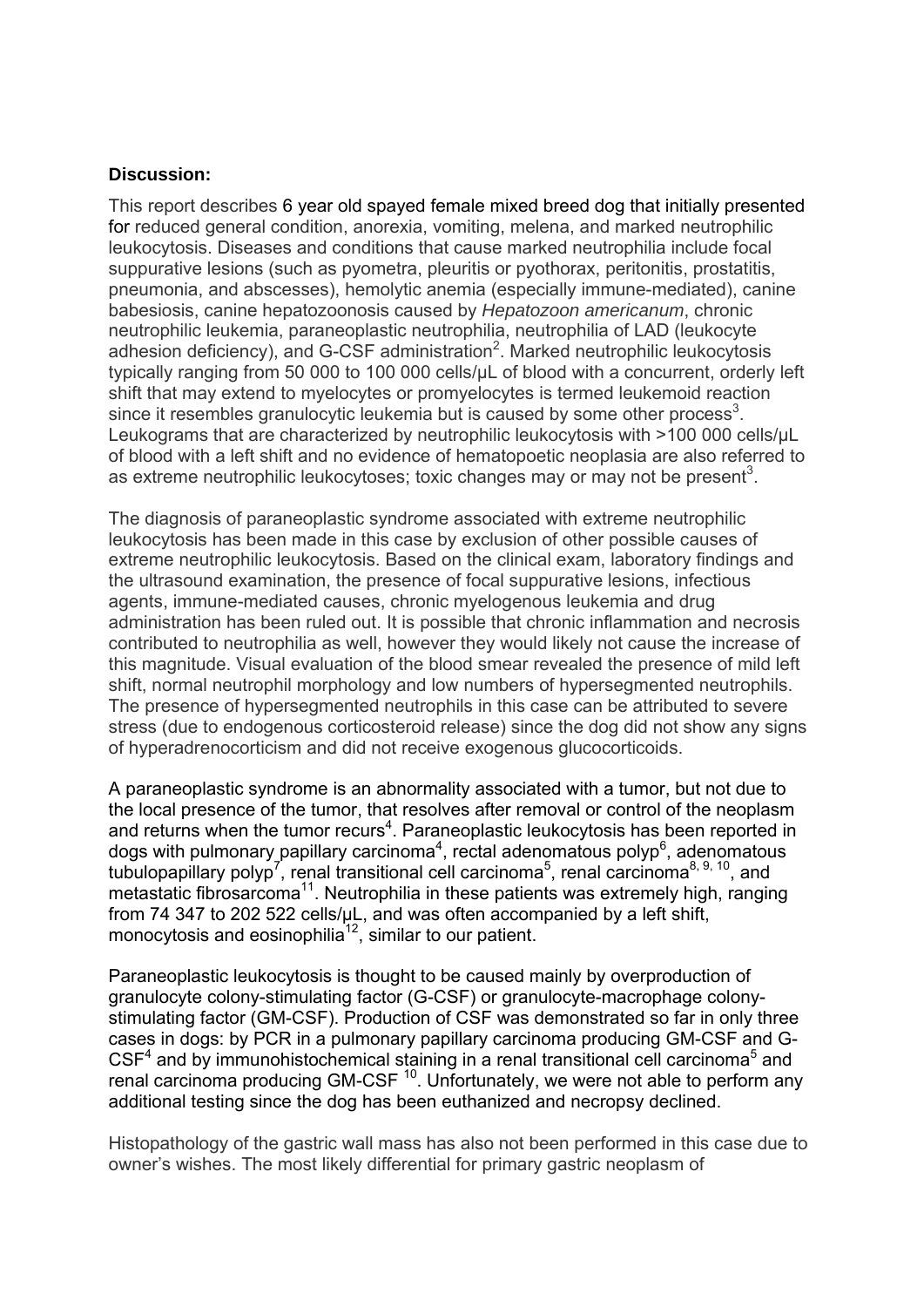mesenchymal origin was leiomyosarcoma. Smooth muscle tumors (leiomyomas and leiomyosarcomas) are the second most frequently reported primary gastric tumors<sup>13</sup>. Leiomyosarcomas are usually large and solitary tumors causing clinical signs of GI dysfunction (vomiting and/or diarrhea which may contain blood) because of their size and position<sup>13</sup>. These tumors are frequently described as locally invasive but slow to metastasize; however occurrence of metastasis may be underestimated due to lack of follow-up information. Leiomyosarcoma is histologically described by the presence of pleomorphic cells that vary from spindle shaped to round<sup>14</sup>. Their nuclei are variable in size, some are hyperchromic, and giant nuclei as well as many typical and atypical mitotic figures can be seen<sup>14</sup>. Our cytological findings correlate well with the histopathological characteristics described above. Erythrophagia in dogs has not been reported in leiomyosarcoma but has been recently reported in osteosarcoma and hemangiosarcoma in addition to hemophagocytic histiocytic sarcoma<sup>15</sup>.

The regenerative anemia present in the patient was due to ulceration and hemorrhage because of the associated sarcoma that likely extended to the mucosal surface. Mild thrombocytopenia has also been attributed to platelet loss and consumption due to gastric bleeding. Increased ALT activity is due to hepatocellular damage, likely because of the compression of the liver by neoplastic mass and subsequent hepatocellular swelling and leakage. Increased activity of ALP, bilirubinuria and bilirubin crystals in the urine are due to cholestasis, either intrahepatic or posthepatic. Hypoproteinemia and hypoalbuminemia have been attributed to gastrointestinal loss, and/or decreased liver albumin production. Hypokalemia is likely due to anorexia. 1+ proteinuria with adequate urine specific gravity and lack of UTI cannot be readily explained and would require further testing.

In summary, this is the first description of the extreme neutrophilic leukocytosis likely due to paraneoplastic syndrome caused by a gastric sarcoma in a dog.